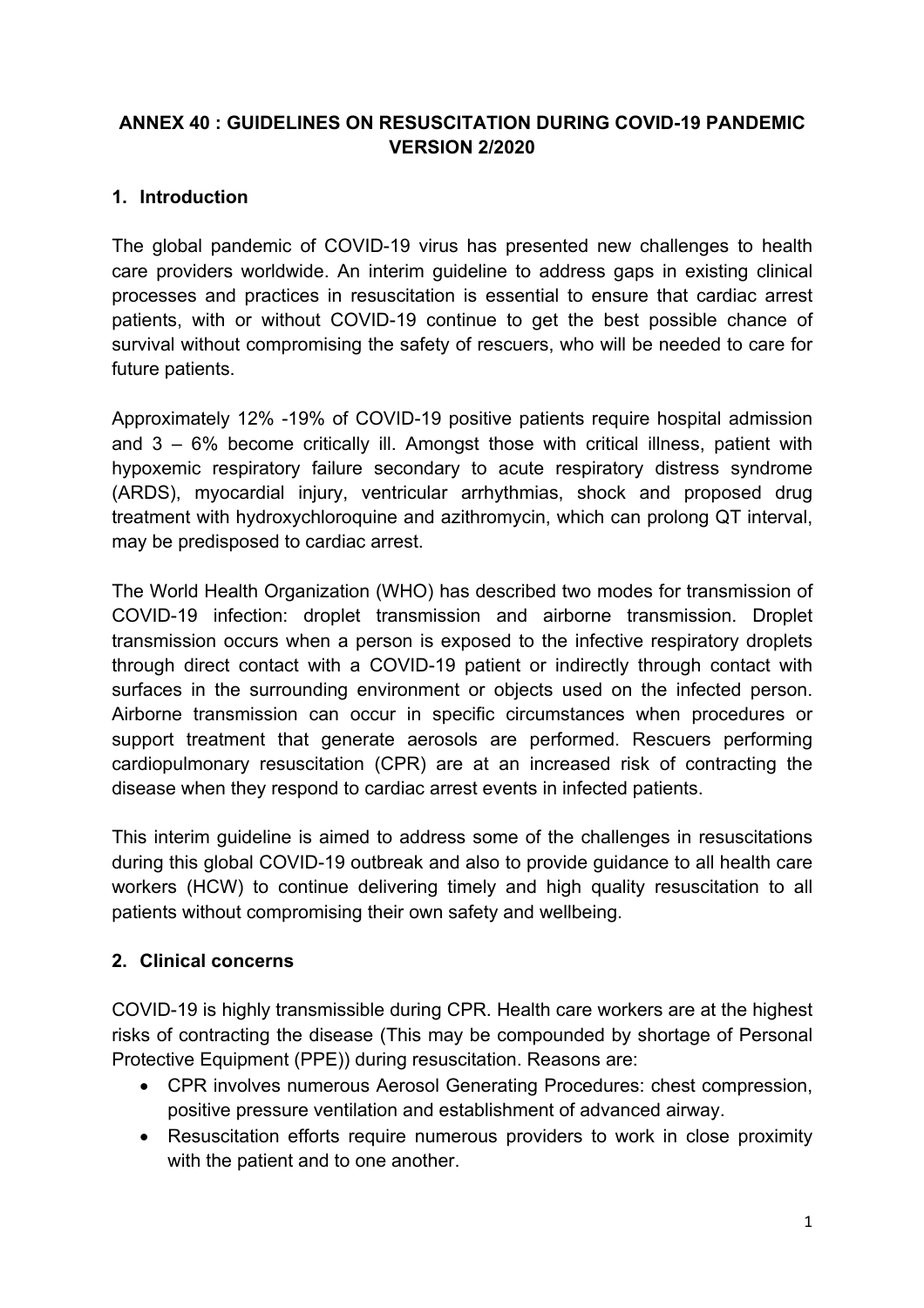• These are high-stress situation whereby the immediate needs of the patient requiring resuscitation may result in lapses of infection control practices.

'Safety comes first' during the resuscitation is of utmost importance to prevent transmission of infection to HCW performing CPR. HCW must also be aware of the inherent delay in donning Personal Protective Equipment (PPE). Therefore, measures must be taken to strike a balance between protection of the HCW involved without compromising the level of patient care.

#### **3. Personal Protective Equipment (PPE)**

Personal protective equipment includes:

- Respiratory protection:
	- N95 respirators or respirators that offer a higher level of protection should be used instead of a facemask when performing or present for an aerosolgenerating procedure.
	- \* Usage of Powered Air-Purifying Respirator (PAPR) is recommended if available.
- Eye protection (goggles or face shield)
- Gloves
- Isolation gown (fluid-repellent long-sleeved gown)
- Head cover
- Boot cover/shoe cover (only when anticipating spillage and vomiting)

**All of the above are needed in performing an AGP.** 

Appropriate PPE (especially N95 masks and eye protection goggles or face shield) are strongly recommended to be used at all times while attending to all cardiac arrest patients regardless of their risk for COVID-19 infection: regardless of negative screening results.

#### **4. Guidance on CPR**

#### **4.1. Pre-Resuscitation Measures**

- Early identification of patients with COVID-19-like illness who are at risk of acute deterioration or cardiac arrest. Steps must be taken to prevent cardiac arrest and avoid unprotected CPR. The probability of arrest and anticipated resuscitation should be discussed earlier.
- Critical patients who are identified to be at risk for cardiac arrest, should be moved to a negative pressure room, if available, to minimise risk of exposure to rescuers during a resuscitation.
- While the outcomes for cardiac arrest in COVID-19 is still unknown, the mortality for critically ill COVID-19 patients is high and is increasing with advancing age and comorbidities, particularly cardiovascular disease. It is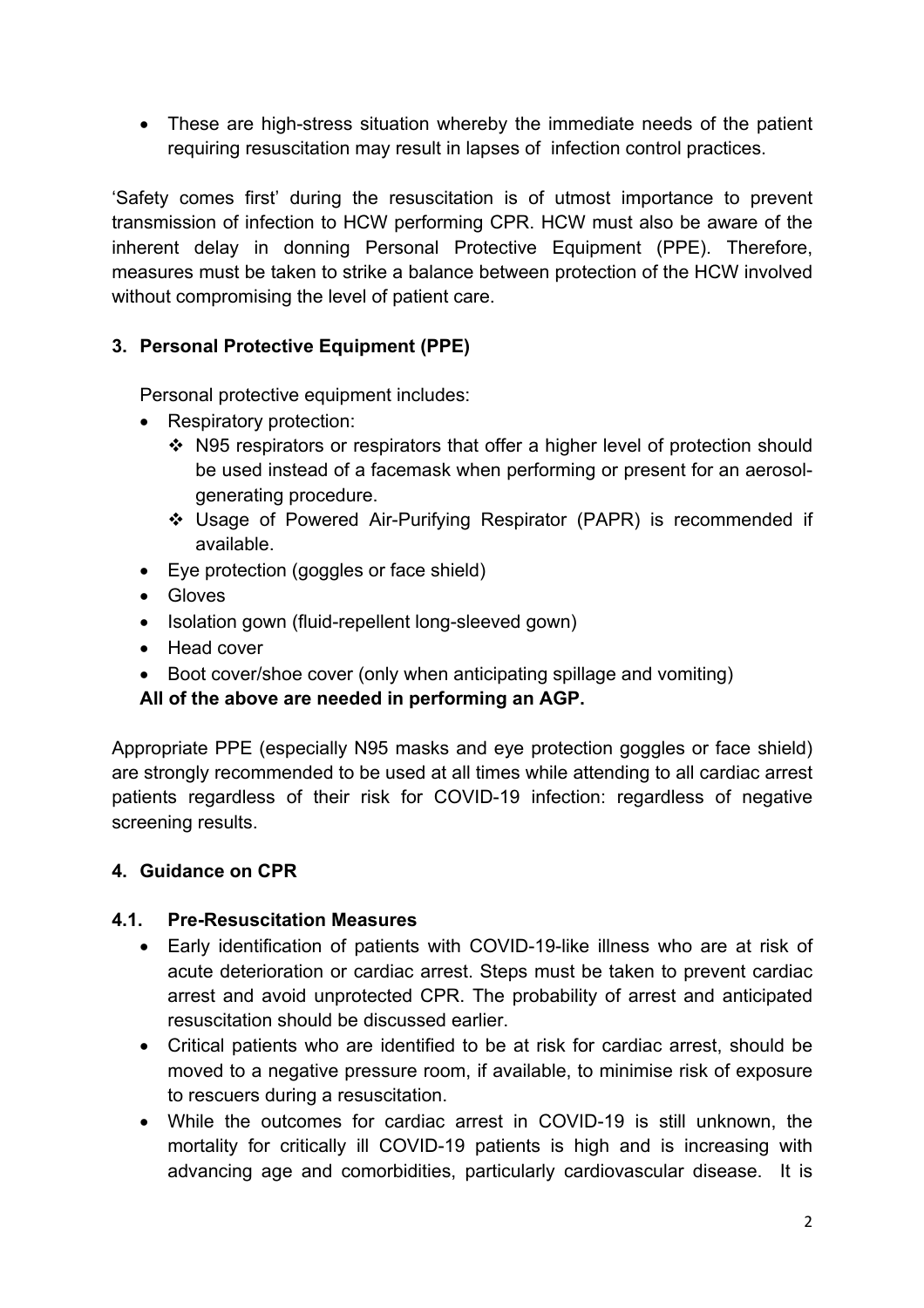reasonable to consider age, frailty, comorbidities, and severity of illness in determining the goals of care and establishment of a Do Not Attempt Cardiopulmonary Resuscitation (DNACPR) directives.

- Early identification of patients for DNACPR can be considered based on preexisting medical condition and prior discussions with the next of kin. DNACPR are not legally binding. It is part of an Advanced Care Planning for the patient.
- Staff safety is paramount. Adherence to appropriate PPE and other protective gears or measures MUST be strictly observed during resuscitation. Full AGP PPE must be worn by all members of resuscitation team before entering the room.
- Healthcare workers must be trained to put on (don) and to remove (doff) the PPE safely.
- Specific preparations such as PPE, viral filter, endo-tracheal tube (ETT) closed suction device, clear plastic sheet and double-sealed plastic bag must be kept ready at the resuscitation cart at all time.
- Verbal communication may be difficult when everyone involved in resuscitation are wearing powered air-purifying respirators (PAPRs). Therefore, some pre-learned sign language might be useful.

#### **4.2. Resuscitation Measures in The Event of Cardiac Arrest**

- In case of cardiac arrest, do not listen or feel for breathing.
- Look for absence of signs of life and gasping.
- Check for carotid pulse if trained.
- If defibrillator is available, defibrillate shockable rhythms rapidly prior to starting chest compressions. The use of self-adhesive defibrillation pads is recommended to increase the distance between the patient and the defibrillator operator.
- Cover patient's head-end with clear plastic sheet during CPR (to minimize risk of aerosol exposure).
- Consider replacing manual chest compressions with mechanical CPR device, if available.
- Restrict number of HCW in the resuscitation room, allocate gatekeeper.
- Do not do mouth-to-mouth ventilation or use a pocket mask. If the patient is already receiving supplemental oxygen therapy using face mask, leave the mask on.
- Consider passive oxygenation with non-rebreathing face mask (NRFM) covered by a surgical mask.
- Prioritise tracheal intubation by using a cuffed ETT with a viral filter to enable early establishment of a close circuit ventilation and to minimise aerosol generation.
- Airway interventions must be carried out by an experienced operator to ensure highest likelihood of first-pass success.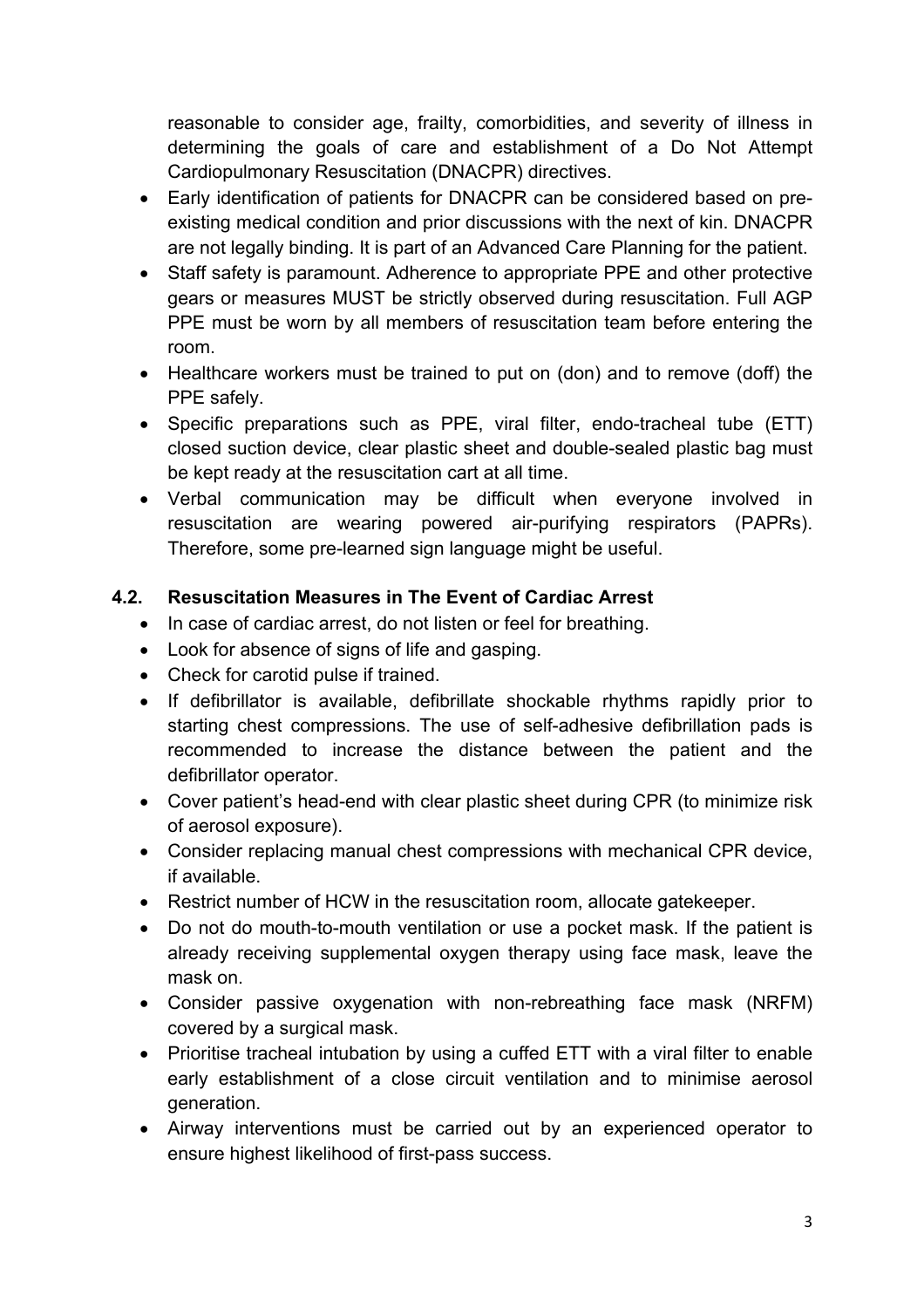- Pause chest compression just prior to ETT placement and resume once ETT is in place with a closed circuit.
- Video laryngoscopy may reduce operator's exposure to aerosolized particles and should be considered, if available.
- The cuff of the ETT must be inflated sufficiently to prevent aerosol dissemination especially during CPR.
- The ETT should be anchored securely to prevent dislodgement during vigorous resuscitation effort.
- Ensure that a viral filter is secured to the mechanical ventilation circuit in the path of exhaled gas before administering any breaths.
- Clamp ETT prior to circuit disconnection or when connecting to ventilator.
- Use of in-line closed ETT suction devices to avoid open tracheal suctioning.
- Once on a closed circuit, minimize disconnections to reduce aerosol generation.
- Identify and treat any reversible causes before considering stopping CPR
- Dispose of, or clean, all equipment and any work surface used for airway/resuscitation
- Equipment used in airway intervention should not be left lying on the patient's pillow, but is instead placed in a double-sealed bag.
- Do not leave the Yankauer sucker under the patient's pillow, put the contaminated end inside a disposable glove.

#### **4.3. Post Resuscitation Measures**

- Remove PPE safely to avoid self-contamination and dispose clinical waste bags as per infection control protocols.
- Hand hygiene is important thorough hand wash with soap and water, or alcohol rub is essential.
- Clearly communicate COVID-19 status to any new providers before their arrival on the scene or receipt of the patient when transferring to a second setting.
- Communication with Intensive Care Unit (ICU) regarding disposition and timing of transfer.
- Use transport ventilator (with viral filter attached to the expiratory limb) if available.
- Avoid chest X-ray (CXR) / echocardiography (ECG) until ICU admission.
- Resuscitation team to doff current PPE and don a new prior to transfer of patient as it is assumed to be heavily contaminated following a resuscitation.
- Ensure a clear path to ICU destination.
- There is insufficient evidence to recommend Extra Corporeal Membrane Oxygenation (ECMO) for COVID-19 patients.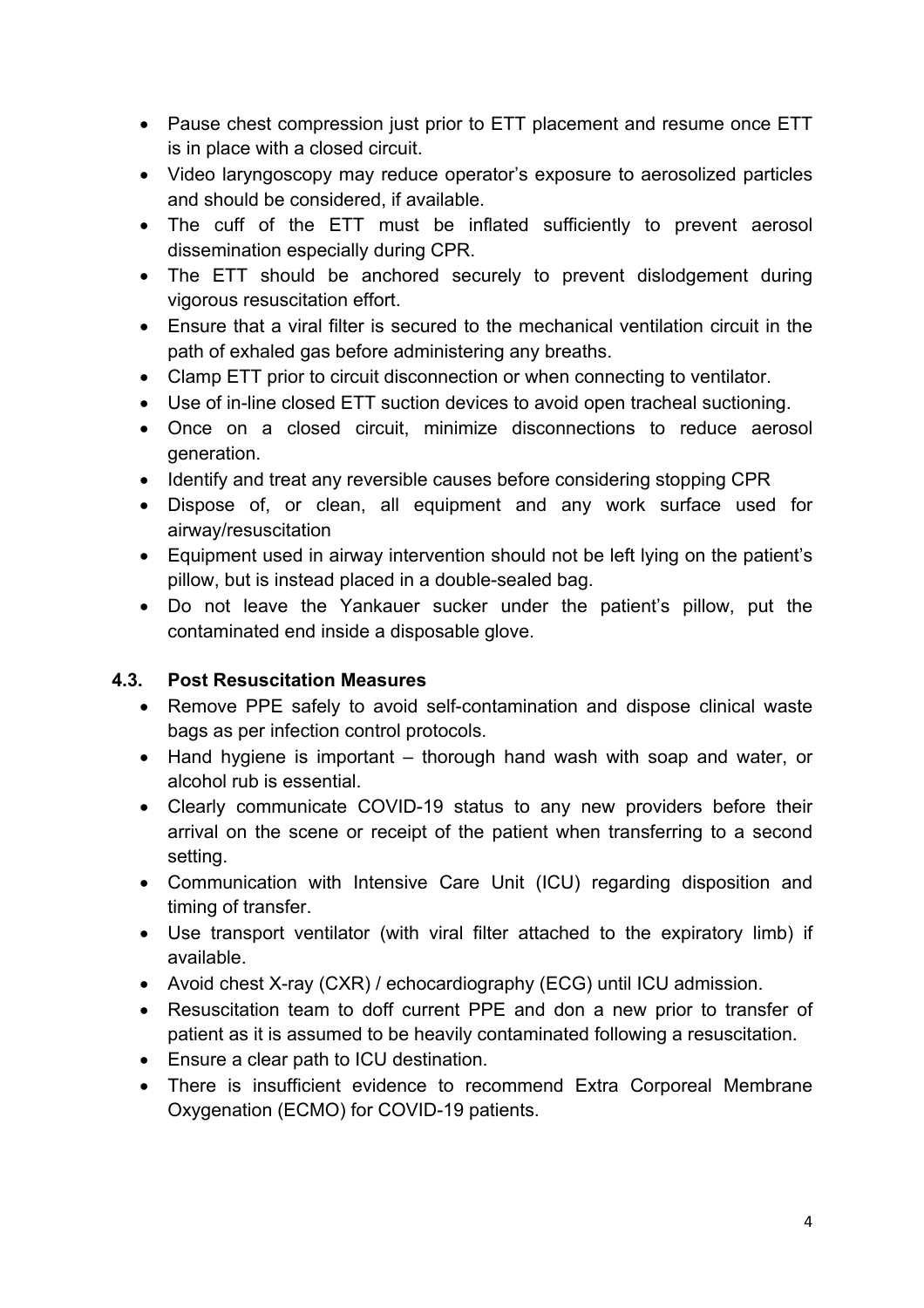### **5. Out of Hospital Cardiac Arrest (OHCA)**

- Rescuers in the community are unlikely to have access to adequate PPE and, are at increased risk of exposure to COVID-19 during CPR.
- Rescuers of advancing age or with comorbid conditions, such as heart diseases, diabetes, hypertension, and chronic lung disease, are at increased risk of becoming critically ill if infected with SARS-CoV2.
- Chest compressions for adults:
	- v Lay rescuers should perform at least hands-only CPR after recognition of a cardiac arrest event.
	- $\div$  A face mask or cloth covering the mouth and nose of the rescuer and/or victim may reduce the risk of transmission to a non-household bystander.
- Chest compressions for children:
	- v Lay rescuers should perform chest compressions and consider mouth-tomouth ventilation, if willing and able, as there is a higher incidence of respiratory arrest in children.
	- $\div$  A face mask or cloth covering the mouth and nose of the rescuer and/or victim may reduce the risk of transmission to non-household bystanders if unable or unwilling to perform mouth-to-mouth ventilation.
- Public access defibrillation:
	- $\div$  Because defibrillation is not expected to be a highly aerosolizing procedure, lay rescuers should use an automated external defibrillator, if available, to assess and treat victims of OHCA.
- Telecommunication (Dispatch):
	- \* All calls should be screened for COVID-19 symptoms (e.g. fever, cough, shortness of breath), known COVID-19 infection in the victim, any recent contact with a COVID-19 positive patient including any household members or epidemiologically at risk with history of travel/from red zone.
	- $\div$  For lay rescuers, telecommunicators should provide guidance about risk of exposure to COVID-19 for rescuers and instructions for compression-only CPR, as above should be explained.
	- $\div$  For EMS, telecommunicators should alert dispatched EMS teams to don PPE if there is any suspicion for COVID-19 infection.
- Transport:
	- \* Family members and other contacts of patients with suspected or confirmed COVID-19 should not ride in the transport vehicle.
	- v If return of spontaneous circulation (ROSC) has not been achieved after appropriate resuscitation efforts in the field, consider not transferring to hospital given the low likelihood of survival for the patient: balanced against the added risk of additional exposure to prehospital and hospital providers.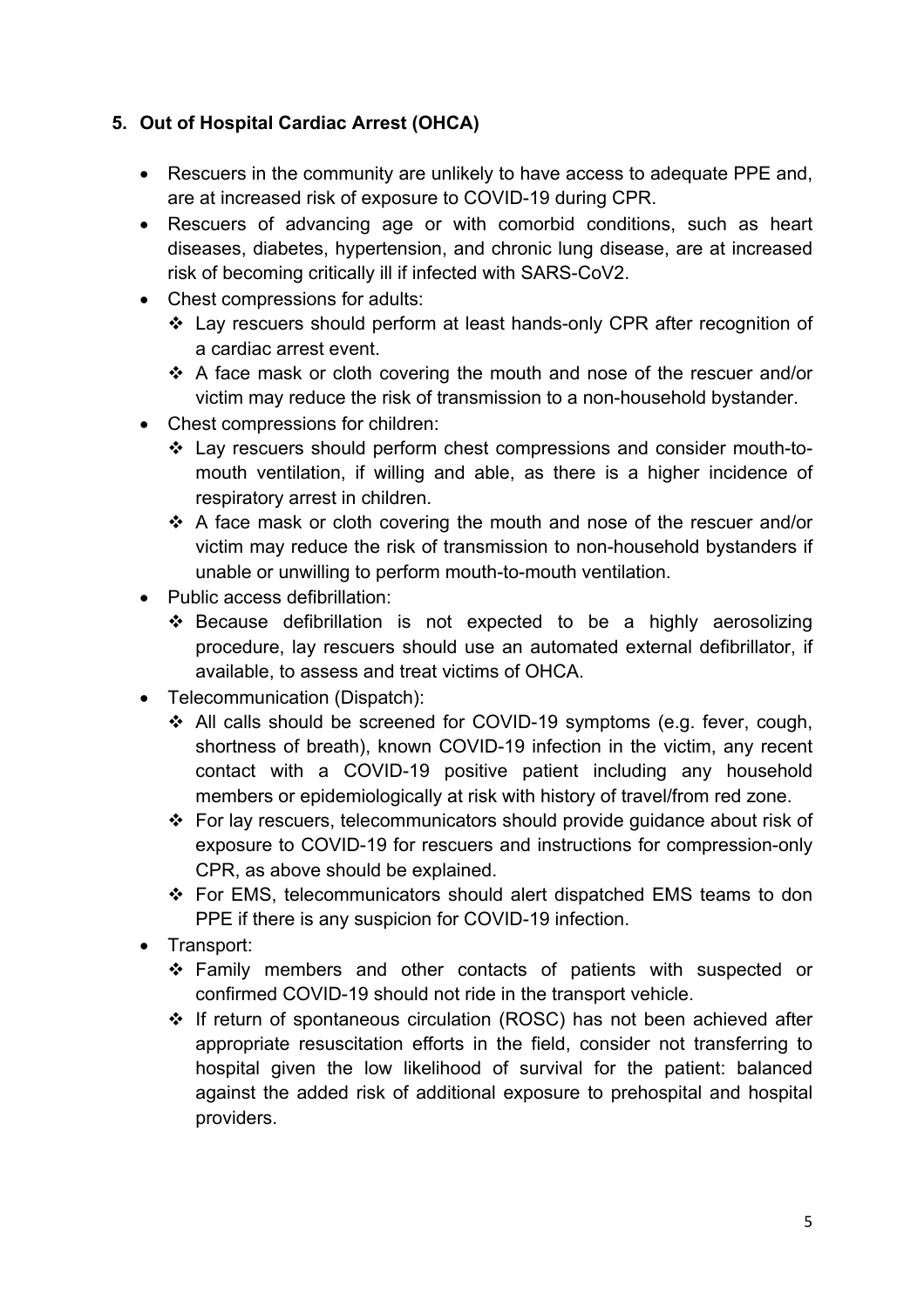#### **6. In- Hospital Cardiac Arrest (IHCA)**

- Early monitoring and detection to avoid unprotected CPR.
- Reduce personnel in the room for all resuscitations during pandemic for social distancing purposes.
- Don full PPE before entering the room.
- Close the door when possible, to prevent airborne contamination of adjacent indoor space.
- Cover the head-end with clear plastic sheet during CPR.
- If patient is in ICU, leave the patient on the mechanical ventilator with viral filter to maintain a closed circuit and reduce aerosol dissemination. Avoid manual bag-mask ventilation unless airway patency is in doubt.
- Adjust the ventilator settings to allow for asynchronous ventilation:
	- $\div$  Increase the FiO<sub>2</sub> to 1.0.
	- v Change mode to PCV (Assist Control) and limit pressure as needed to generate adequate chest rise (6 mL/kg ideal body weight is often targeted).
	- Adjust the trigger to Off to prevent the ventilator from auto-triggering with chest compressions, thus preventing hyperventilation and air trapping.
	- $\div$  Adjust respiratory rate to 10/min.
	- \* Assess the need to adjust positive end-expiratory pressure level to balance lung volumes and venous return.
	- $\div$  Ensure endotracheal tube/tracheostomy and ventilator circuit connections are well secured to prevent disconnection or dislodgement of tubes.
	- v If return of spontaneous circulation (ROSC) is achieved, set ventilator settings appropriate to patients' clinical condition.
- Post cardiac arrest care protocol should be instituted as per the existing guidelines.

#### **7. Patient in prone position at the time of arrest**

For suspected or confirmed COVID-19 patients who are in a prone position without an advanced airway, attempt to place patient in supine position to continue resuscitation.

For those patients who are in the prone position with an advanced airway, avoid turning the patient to supine position unless able to do so without risk of equipment disconnections and aerosol dissemination.

Instead, consider placing defibrillator pads in the anterior-posterior position or biaxillary positions and provide CPR with the patient remaining prone with hands in the standard position over the T7/10 vertebral bodies.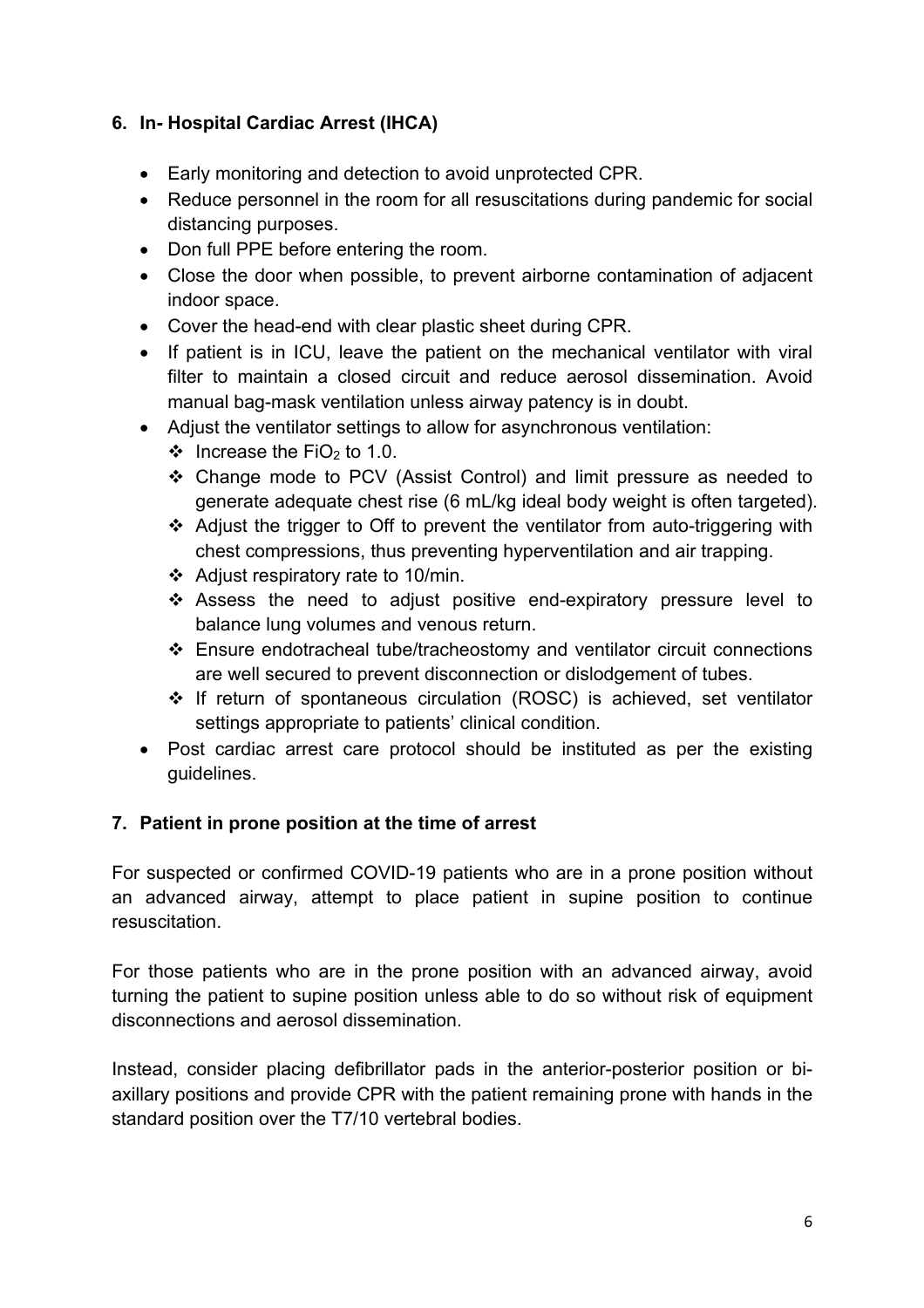#### **8. Oxygenation and Ventilation**.

Managing the airway for those with suspected or confirmed COVID-19 is challenging due to the nature of transmission of the disease. Standard principle of infection control and droplet precaution must be prioritized when dealing with airway.

Staff safety is of paramount importance. Aerosol generating procedure during endotracheal intubation and mask ventilation must be dealt with great care to protect the HCW from contracting the disease. Any airway intervention performed without the proper PPE will endanger the HCW of being infected with the illness.

During the event of resuscitation of a victim for IHCA, a full AGP PPE must be readily available and worn by all the team members as CPR is a highly aerosolizing procedure. No CPR or airway procedure will be undertaken without full AGP PPE.

No mouth-to-mouth ventilation or ventilation using pocket mask. If patient has been receiving supplemental oxygen using face mask, leave it as it is, to limit the aerosol dissemination and allow passive oxygenation while covering the mouth with a surgical mask.

If endotracheal intubation is delayed, consider manual ventilation using Bag Mask Ventilation (BMV) with high-efficiency particulate arrestor (HEPA)/Viral filter attached. A supra-glottic airway (SGA) device is preferred if available.

Endotracheal intubation should be done as early as possible to limit aerosol spread. Tracheal intubation and SGA insertion must only be attempted by a skilled individual to achieve first-pass success as multiple attempts will increase the chances of aerosol generation. A cuffed endotracheal tube should be used in this situation to limit aerosol spread. Ensure an adequate cuff pressure to prevent leaks. Video laryngoscopy may reduce the intubator's exposure to aerosolized particles and should be considered if available.

Prevention of aerosol generation with SGA and Bag Mask ventilation is less reliable compared to endotracheal intubation. The following steps should be considered to minimize the aerosol spread.

- A supra-glottic airway device provides better sealing capability compared to bag-valve mask.
- Minimize duration of bag mask ventilation.
- Use 2 hands E-C clamp technique to ensure tight seal for bag mask ventilation. This requires a second rescuer – the person doing chest compressions can squeeze the bag after 30 compressions.
- Pause chest compression during endotracheal intubation.
- ETT must be cuffed adequately and anchored securely.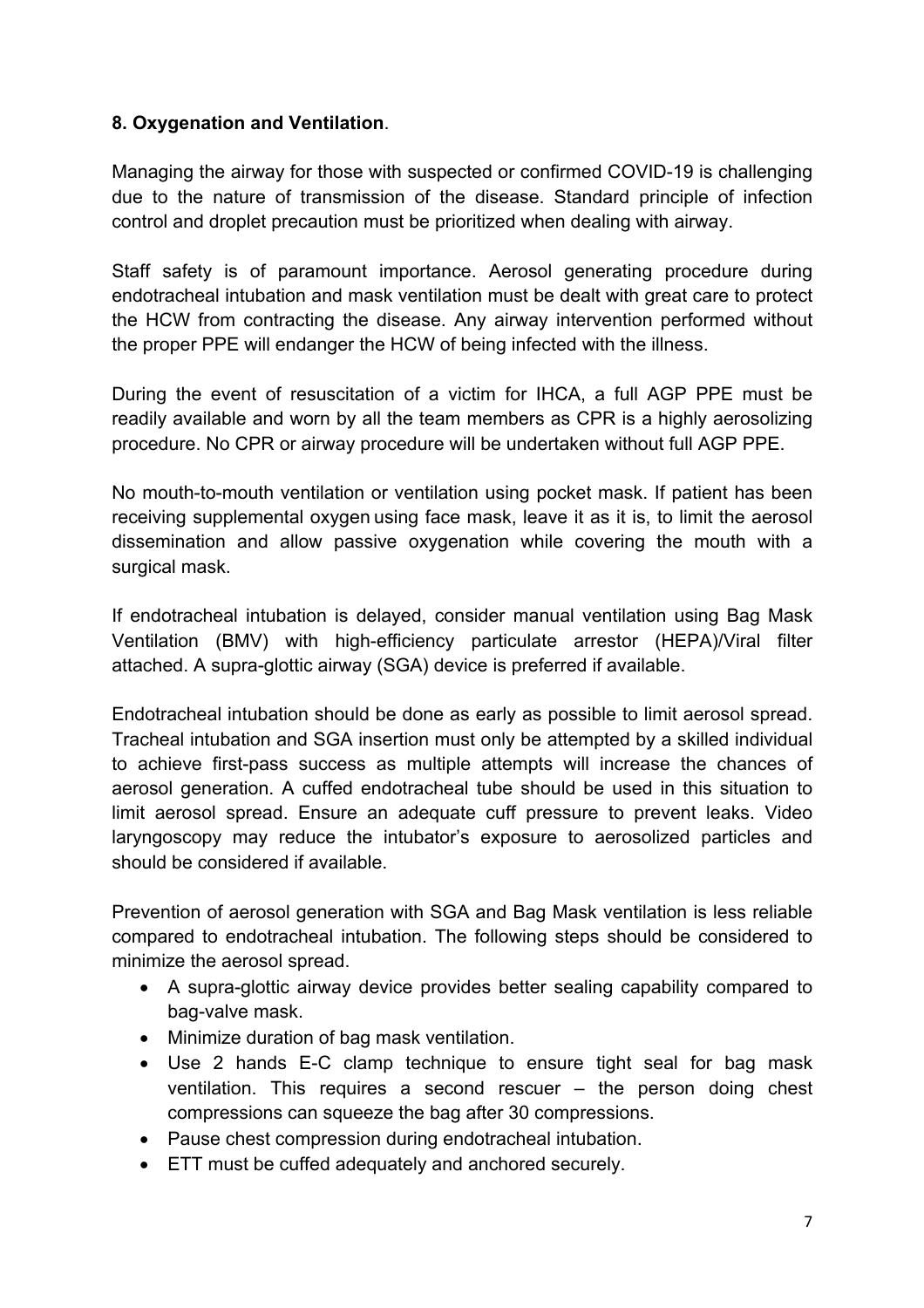• A clear plastic sheet should be used to cover the patient's head-end during CPR.

#### **8.1. Summary for oxygenation and ventilation strategies.**

- Don PPE for AGP before entering resuscitation scene.
- Consider passive oxygenation as alternative to bag and mask ventilation for short duration.
- Early intubation with cuffed endotracheal tube.
- If intubation is delayed, consider SGA.
- Competent and highly skilled individual to intubate the patient.
- Stop chest compression during intubation /SGA insertion.
- Consider video laryngoscopy if available.
- Use HEPA/Viral filter for all ventilation.
- Minimize closed circuit disconnection.



**Bag mask with an attached HEPA**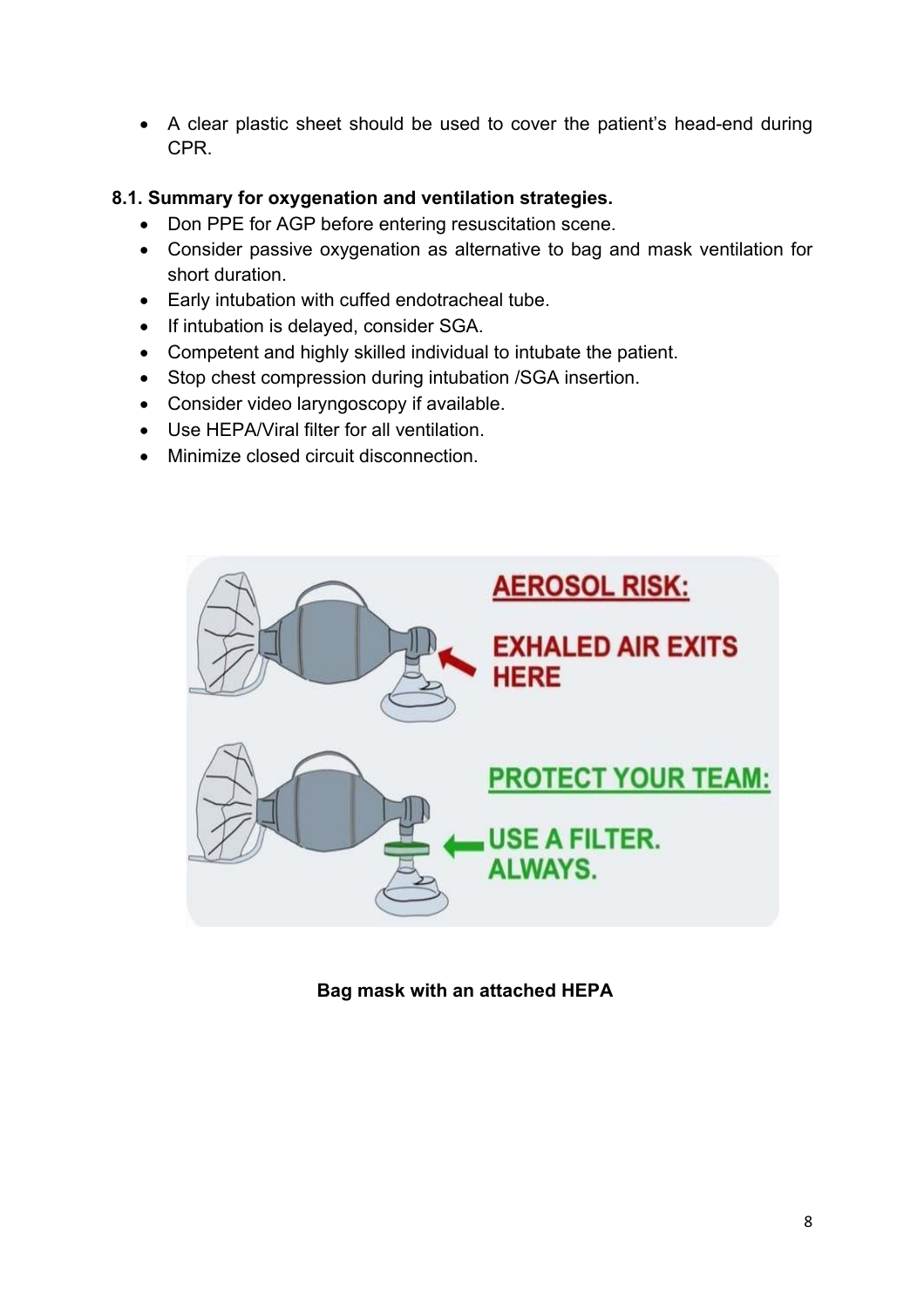#### **9. Ethical Issues in Cardiopulmonary Resuscitation during Pandemic COVID-19**

#### **9.1. Safety First, Do No Harm and "No Emergency during Pandemic"**

Cardiopulmonary resuscitation is carried out to preserve life. However, during the current COVID-19 pandemic, healthcare workers (HCWs) involved in resuscitation are at highest risk of contracting the disease due to the interventions involved during CPR and the highly contagious nature of SARS-CoV-2 virus. In a recent systematic review by International Liaison Committee on Resuscitation(ILCOR), CPR is considered an aerosol-generating procedure (AGP) as it involves interventions in close contact with the patient particularly during chest compression and airway management including bag mask ventilation, tracheal intubation and suction.

Rescuers and HCWs involved in resuscitation need to be familiar with donning and doffing of Personal Protective Equipment(PPE) for airborne-precaution in order to minimise the risk of disease transmission. It is acknowledged that the process of donning PPE may lead to a brief delay to initiate CPR, but safety of HCWs remains as first priority and should not be compromised. Unprotected CPR should be avoided as far as possible. A well-established workflow and adequate training on these measures are equally important to not jeopardize patient's safety.

#### **9.2 Advanced medical planning and communication barriers**

Resuscitation should not be started in cases where safety of HCWs cannot be assured or when a valid advanced medical plan is established. Discussion on advanced medical planning including withholding CPR should be communicated early especially in cases where the predicted outcome is expected to be poor in the event of a cardiac arrest. It is also important to understand that during this period of pandemic, barriers in communication exist in order to ensure social distancing and minimize physical contact.

Communication through PPE and absence of physical contact between patient and their loved ones may add to frustration and potential conflict and stress. Unconventional approaches such as using phone or video calls to discuss end-of-life matters with next-of-kin may in turn lead to difficulty in establishing an advanced medical plan. Regular and progressive assessment of each individual patient on their long term outcomes and responses towards intensive therapy need to be done before a decision on goals of care can be made.

Establishing Do Not Attempt CPR(DNACPR) early during the course of care helps to prevent misunderstanding, confusion and fear amongst HCWs and next of kin. An advanced medical plan need to be communicated and documented particularly in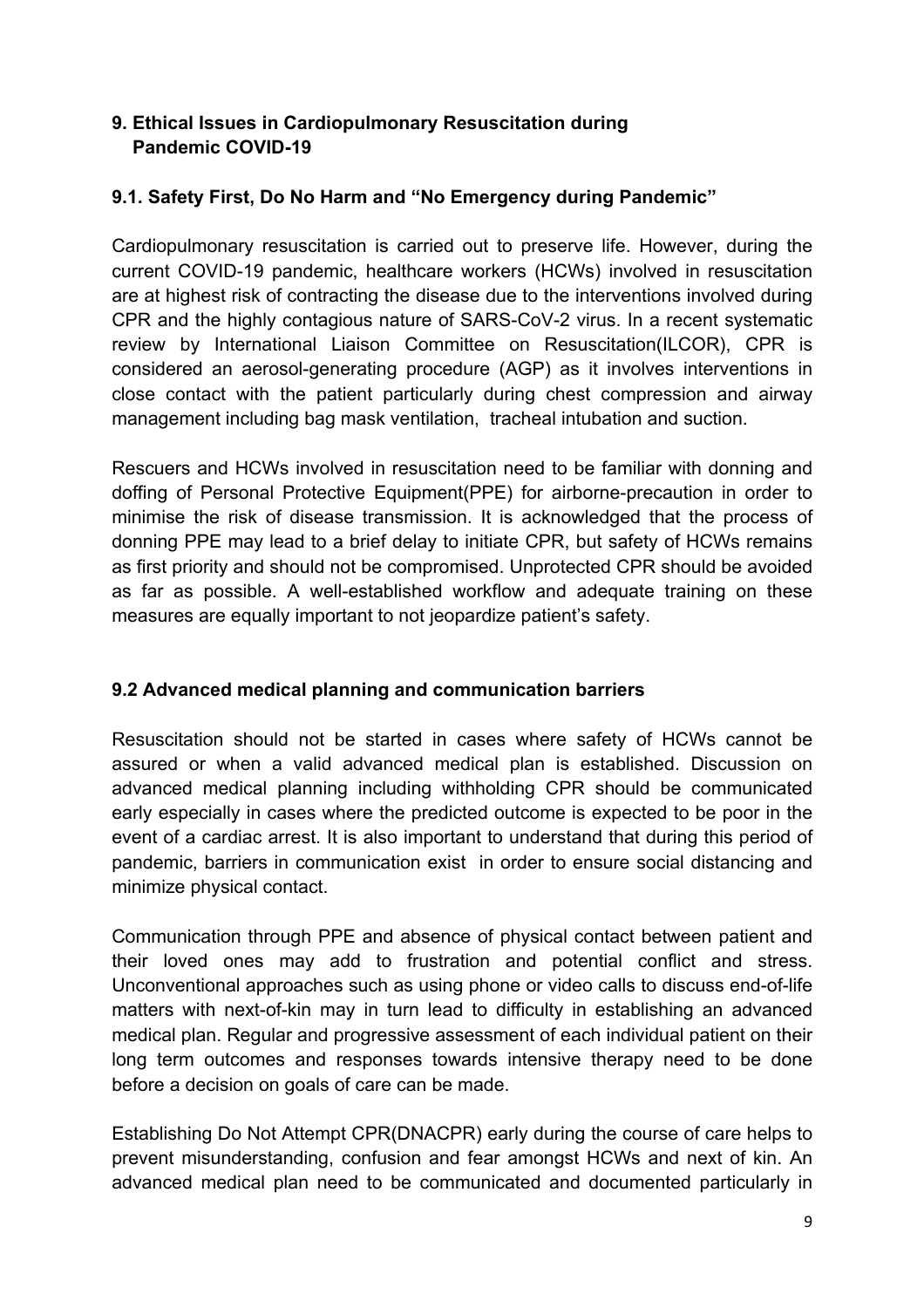patients with high risk of deterioration and developing cardiac arrest. The risk of harm to exposure may outweigh the anticipated benefits of resuscitation in patients who develop cardiac arrest secondary to severe hypoxemia from COVID-19 pneumonia, therefore early cessation of resuscitation may be considered.

### **9.3 Ethical decision making**

The basic principles of ethics in medical treatment including CPR remain applicable and valid although challenging during the current pandemic situation as knowledge gaps exist with scarcity of guidelines or criteria to withhold or withdraw resuscitation. For such guidelines and criteria to be adopted, we need to consider individual healthcare systems or setup, ethnic, religious or even cultural norms. There is no one-size-fit-all approach especially when resources are limited during a disaster or pandemic with sudden surge of demand for PPEs, human resource, life-support equipment or even hospital beds may overwhelm the capacity of a healthcare system. Equal access to healthcare and high quality resuscitation for both COVID-19 and non-COVID-19 while ensuring safety of HCWs are fundamental considerations during the current pandemic.

## **9.4 Key Messages**

- Safety of rescuers and team members is the first priority.
- Do not perform CPR if rescuers are not adequately protected with airborne precaution PPE.
- HCWs need to be familiar with correct donning and doffing of PPE.
- Establish advanced medical plan early. Communicate and document plan clearly.
- New approaches are needed to overcome the barriers to effective communication.
- Ethics in resuscitation remain valid and should be applied when deciding the goals of care.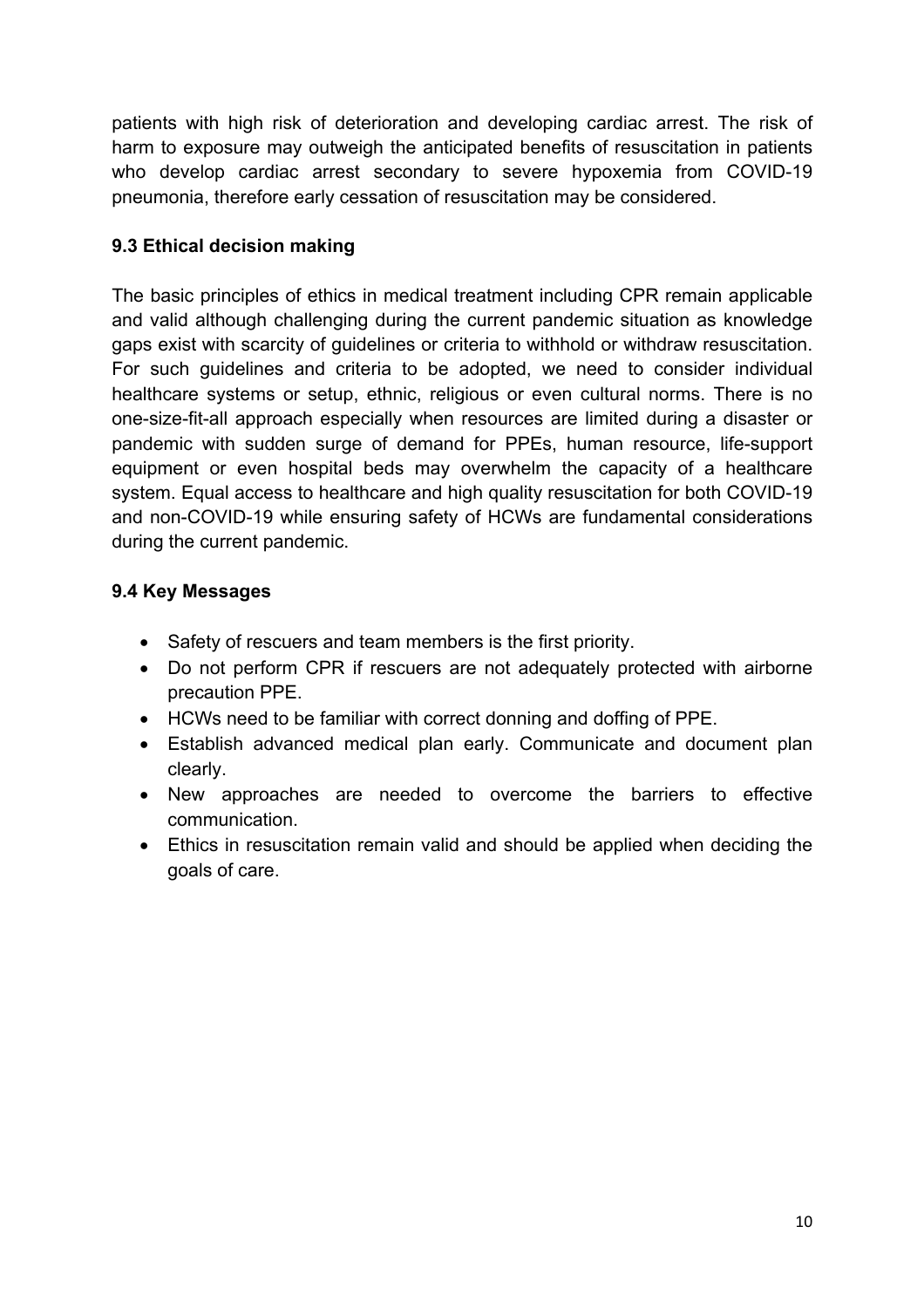

#### **Adult BLS Algorithm in COVID-19 Pandemic**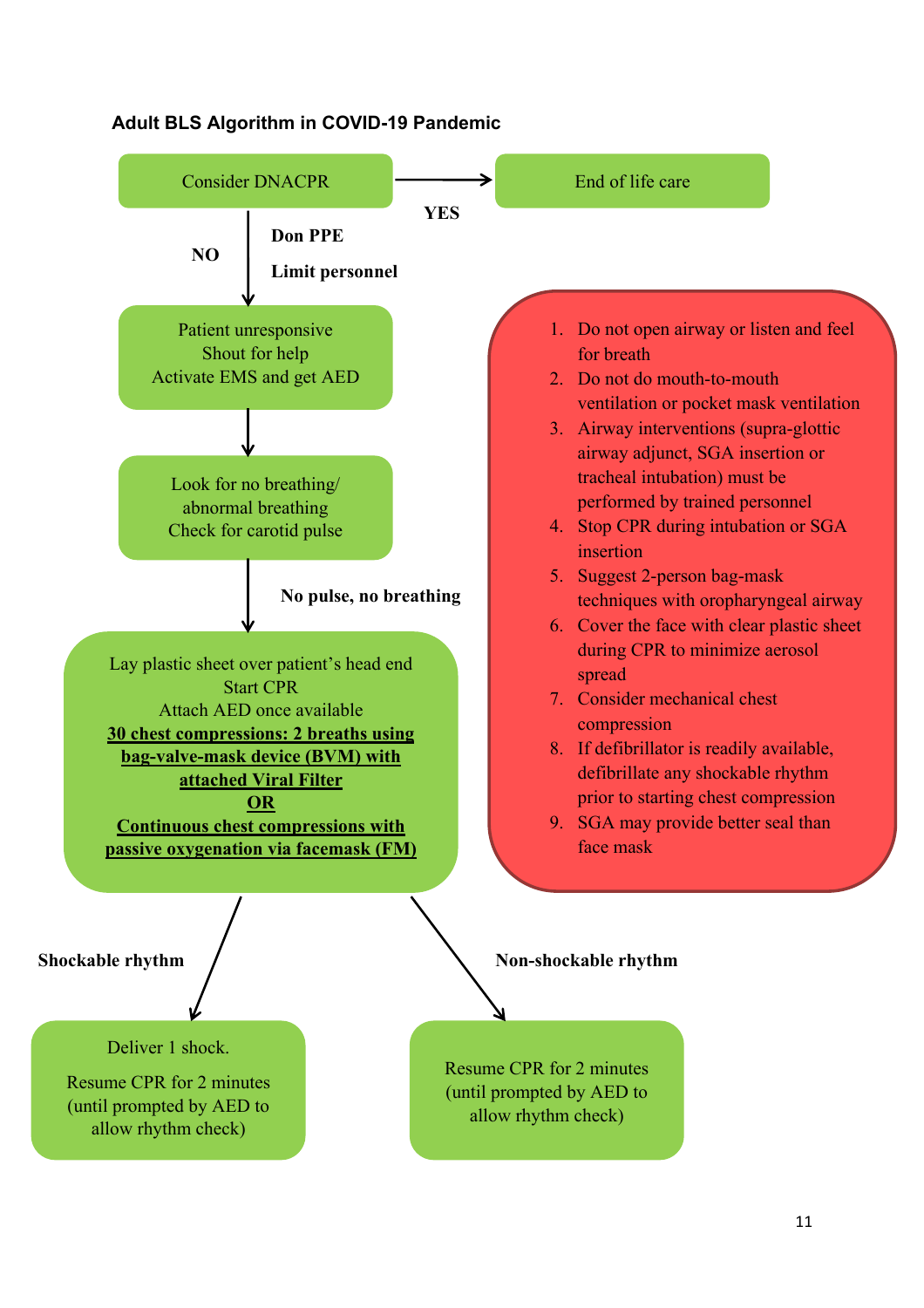

# **Advanced Cardiac Life Support during COVID-19 pandemic:**

NCORT consensus statement



DNACPR = do not attempt cardiopulmonary resuscitation, ROSC = return of spontaneous circulation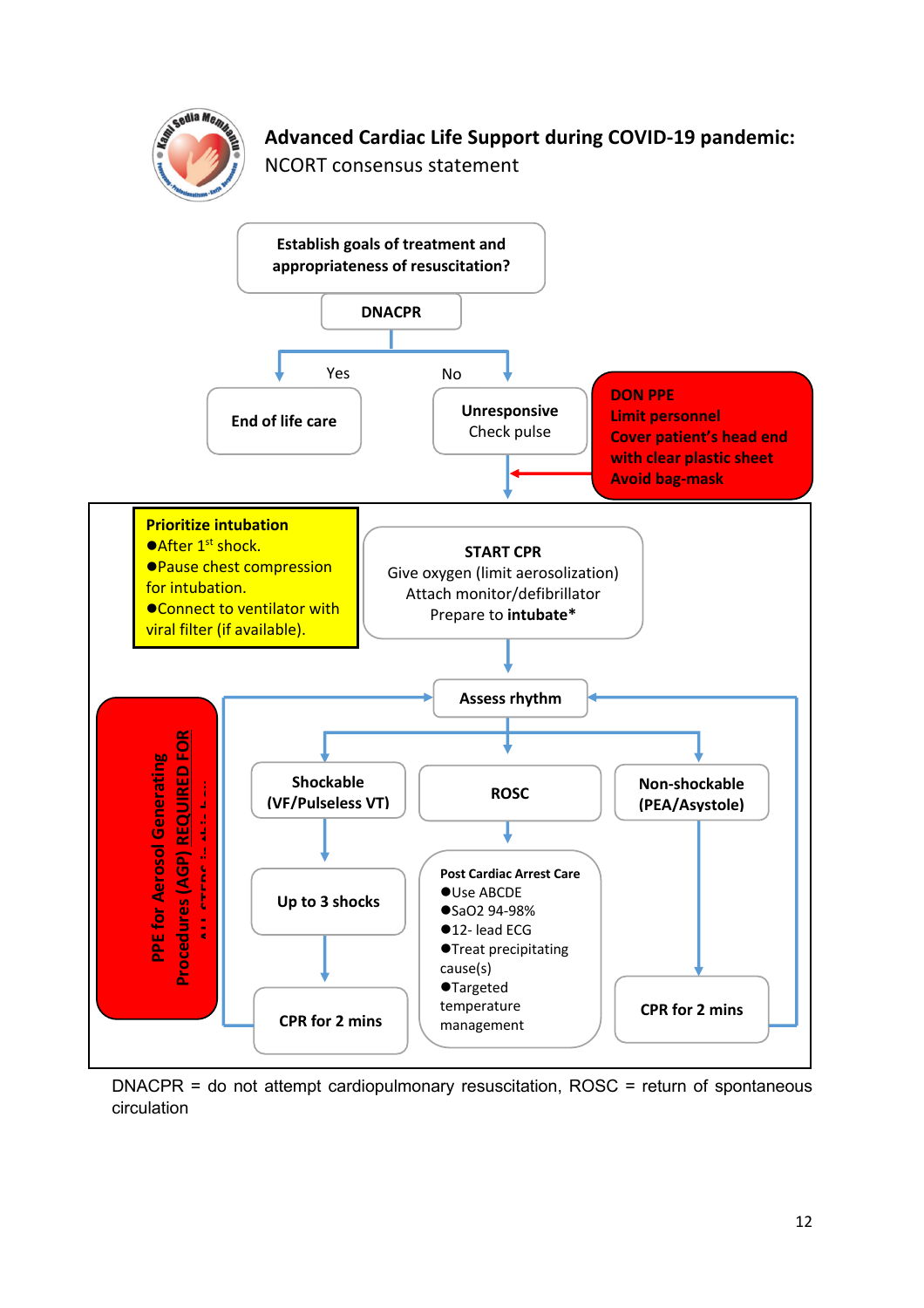| <b>During CPR</b> |                                                                                                                                                                                                                                                           | <b>Recommended PPE</b>                                                                                                                                                                                                                                                                                          | <b>Consider</b>                                                                                                                                                                                                                                                                                                                       |
|-------------------|-----------------------------------------------------------------------------------------------------------------------------------------------------------------------------------------------------------------------------------------------------------|-----------------------------------------------------------------------------------------------------------------------------------------------------------------------------------------------------------------------------------------------------------------------------------------------------------------|---------------------------------------------------------------------------------------------------------------------------------------------------------------------------------------------------------------------------------------------------------------------------------------------------------------------------------------|
|                   |                                                                                                                                                                                                                                                           |                                                                                                                                                                                                                                                                                                                 |                                                                                                                                                                                                                                                                                                                                       |
|                   | Ensure high quality<br>chest compressions<br>and minimise<br>interruptions<br>Give oxygen.<br>Consider reversible<br>causes (4Hs and 4Ts).<br>Continuous<br>compression when<br>advanced airway in<br>place.<br>Vascular access.<br>Give adrenaline every | (AGP)<br>N95 respirator<br>(N100/PPAR if<br>available).<br>Isolation gown (fluid-<br>$\bullet$<br>repellent long-sleeved<br>gown).<br>Plastic apron.<br>$\bullet$<br>Gloves.<br>$\bullet$<br>Eye protection (face<br>$\bullet$<br>shield/goggles).<br>Head cover.<br>$\bullet$<br>Boot/shoe cover.<br>$\bullet$ | Mechanical chest<br>$\bullet$<br>compression (if<br>available).<br>Early intubation (with<br>$\bullet$<br>1 <sup>st</sup> pass success)<br>Minimize closed circuit<br>$\bullet$<br>disconnection.<br>Video laryngoscopy if<br>available<br>Use of a clear plastic<br>sheet cover over the<br>head end to minimise<br>aerosol exposure |
|                   | $3-5$ mins.<br>Give amiodarone after<br>3 shocks.                                                                                                                                                                                                         |                                                                                                                                                                                                                                                                                                                 |                                                                                                                                                                                                                                                                                                                                       |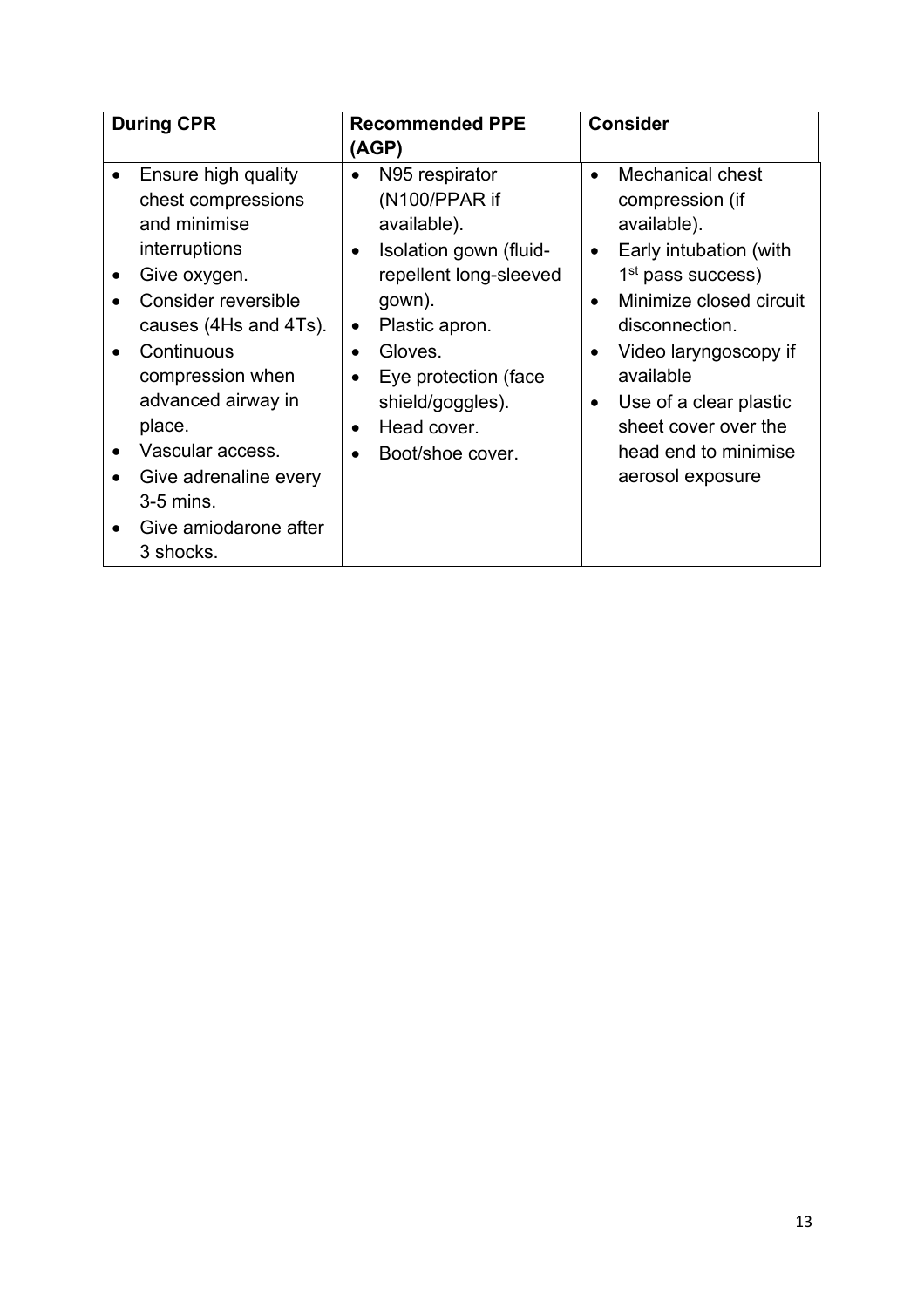

# **Advanced Cardiac Life Support during COVID-19 pandemic:**  NCORT consensus statement

|                         | <b>ACTION ITEMS</b>                                                                                                                                                                                                                                                                                                                              |
|-------------------------|--------------------------------------------------------------------------------------------------------------------------------------------------------------------------------------------------------------------------------------------------------------------------------------------------------------------------------------------------|
|                         | Early identification of DNACPR.                                                                                                                                                                                                                                                                                                                  |
| 1                       | Don appropriate PPE before attending to patient<br>Recognise cardiac arrest. Look for the absence of signs of life and<br>normal breathing. Feel for a carotid pulse. DO NOT listen or feel for<br>breathing by placing your ear and cheek close to the patient's mouth.<br>Restrict the number of rescuers involved.                            |
|                         | If a defibrillator is available, attach and defibrillate any shockable<br>rhythms quickly.                                                                                                                                                                                                                                                       |
| 3                       | ALL rescuers must don appropriate PPE for Aerosol Generating<br>Procedure (AGP) before attempting chest compression or any airway<br>procedures. A clear plastic sheet should be available and placed over<br>the victim's head-end.                                                                                                             |
|                         | Start compression-only CPR and monitor the patient's cardiac arrest<br>rhythm. Put a simple oxygen mask on the patient to limit aerosol spread<br>(passive oxygenation). Consider mechanical chest compression (if<br>available).                                                                                                                |
| 5                       | Prioritize intubation after first shock. Pause chest compression for<br>intubation and connect viral filter to bag-mask-valve or ventilator.<br>Consider PAPR or N100 (if available).                                                                                                                                                            |
| $\overline{\mathbf{6}}$ | Identify and treat any reversible causes (e.g. 4Hs, 4Ts) before<br>considering<br>stopping CPR.                                                                                                                                                                                                                                                  |
|                         | Dispose or clean all equipment and work surfaces used during CPR<br>according to hospital infection control guidelines. Place all equipment<br>used in airway interventions (e.g. laryngoscopes, face masks) in a<br>double-sealed bag. Contaminated end of the Yankauer suction should<br>be placed inside a plastic sheet or disposable glove. |
|                         | Doff PPE, hand hygiene and dispose of clinical waste bags.                                                                                                                                                                                                                                                                                       |

*Note*. Table adapted from *Guidance for the resuscitation of adult COVID-19 patients in acute hospital settings,* 2020*.* Resuscitation Council UK.